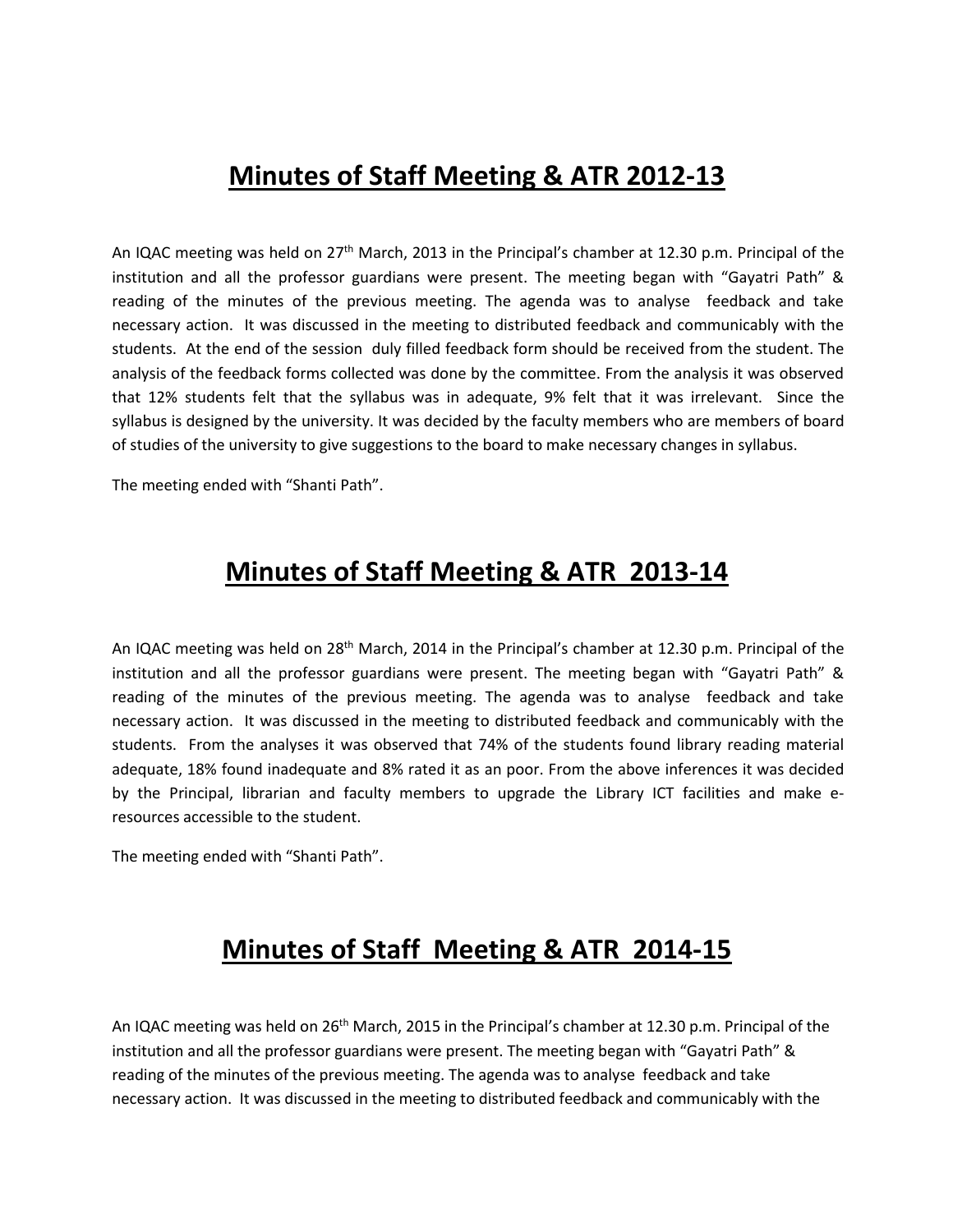students. The rating of the relevance of course to real life situation was 3, that is was moderately good. The depth of course content wad rated to be good. From observation it was felt that it is necessary to make the course more relevant for which changes in course content is necessary, hence certificate courses introduced in earlier years were revived students were motivated to enroll for the same

The meeting ended with "Shanti Path".

## **Minutes of Staff Meeting & ATR 2015-16**

An IQAC meeting was held on 25<sup>th</sup> March, 2016 in the Principal's chamber at 12.30 p.m. Principal of the institution and all the professor guardians were present. The meeting began with "Gayatri Path" & reading of the minutes of the previous meeting. The agenda was to analyse feedback and take necessary action. It was discussed in the meeting to distributed feedback and communicably with the students. 80% of the student rated the existing theory course content as good, 19% average and 1% as poor. As the course is designed by university, the teachers who are members of board of studies of the university took the responsibility of placing the matter before the board for necessary amendments in the course content in future.

The meeting ended with "Shanti Path".

## **Minutes of Staff Meeting & ATR 2016-17**

An IQAC meeting was held on 27<sup>th</sup> March, 2017 in the Principal's chamber at 12.30 p.m. Principal of the institution and all the professor guardians were present. The meeting began with "Gayatri Path" & reading of the minutes of the previous meeting. The agenda was to analyse feedback and take necessary action. It was discussed in the meeting to distributed feedback and communicably with the students. 56% the student proffered choice based credit system programme, 40% preferred elective system programme, while 04% were indifferent. Since number of students preferred choice based credit system programme, it was felt that more number choice based option should be introduced in the institution in coming years.

The meeting ended with "Shanti Path".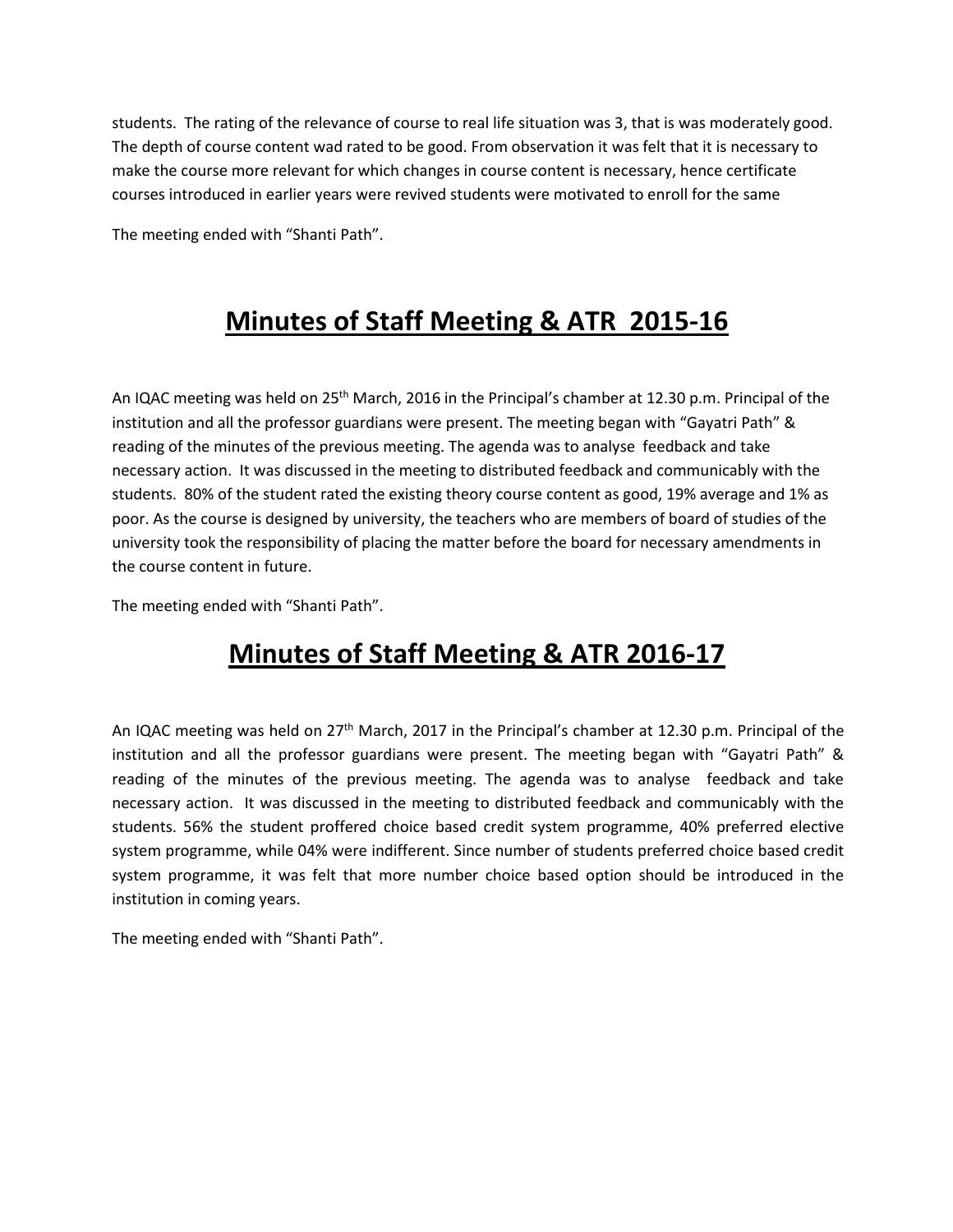# **Student feedback analysis**

1) Poor 2) Moderate 3) Moderately good 4) Good 5) Very Good 6) Extremely good

|    | -                                                |       |          |         |       |       |     |
|----|--------------------------------------------------|-------|----------|---------|-------|-------|-----|
|    |                                                  | 2012- | $2013 -$ | $2014-$ | 2015- | 2016- | Avg |
|    |                                                  | 13    | 14       | 15      | 16    |       |     |
|    | 1. Learning value (in terms of skills knowledge) |       |          |         |       |       | 5.6 |
|    | 2. Relevance to real life situations             |       |          |         |       |       | 4.6 |
|    | 3. Depth of course content                       |       |          |         |       |       |     |
| 4. | Extent of coverage of course                     |       |          |         |       |       | 5.4 |

#### 1. Please give rating of your course on the following

### 2. The syllabus was

|            | 2012-   | 2013- | 2014- | 2015- | 2016- | Avg   |
|------------|---------|-------|-------|-------|-------|-------|
|            | 12<br>ᅩ | 14    | 15    | 16    | 17    |       |
| Adequate   | 79%     | 80%   | 82%   | 84%   | 81%   | 82.4% |
| Inadequate | 12%     | 12%   | 11%   | 10%   | 10%   | 11%   |
| irrelevant | 09%     | 08%   | 07%   | 06%   | 03%   | 6.6%  |

### 3. How much of the syllabus was taught.

|                    | 2012- | $2013 -$ | 2014- | 2015- | 2016- | Avg   |
|--------------------|-------|----------|-------|-------|-------|-------|
|                    | 13    | 14       | 15    | 16    | 17    |       |
| $90 - 100\%$<br>a) | 17%   | 20%      | 19%   | 20%   | 23%   | 19.8% |
| 75-90%<br>b)       | 69%   | 70%      | 75%   | 75%   | 74%   | 72.6% |
| 50-70%             | 14%   | 10%      | 06%   | 05%   | 03%   | 7.6%  |

#### 4. Opinion about library

|      |            | 2012- | 2013- | 2014- | 2015- | 2016- | Avg   |
|------|------------|-------|-------|-------|-------|-------|-------|
|      |            | 13    | 14    | 15    | 16    | 17    |       |
|      | Adequate   | 72%   | 74%   | 75%   | 75%   | 76%   | 74.4% |
| ii.  | Inadequate | 20%   | 18%   | 18%   | 17%   | 16%   | 17.8% |
| iii. | Poor       | 08%   | 08%   | 07%   | 08%   | 08%   | 19.5% |

#### 5. How do you find the theory course content?

|      |         | 2012- | 2013- | 2014- | 2015- | 2016- | Avg   |
|------|---------|-------|-------|-------|-------|-------|-------|
|      |         | 13    | 14    | 15    | 16    | 17    |       |
|      | Good    | 74%   | 75%   | 78%   | 80%   | 82%   | 77.8% |
| ii.  | Average | 24%   | 24%   | 21%   | 19%   | 17%   | 21%   |
| iii. | Poor    | 02%   | 01%   | 01%   | 01%   | 01%   | 1.2%  |